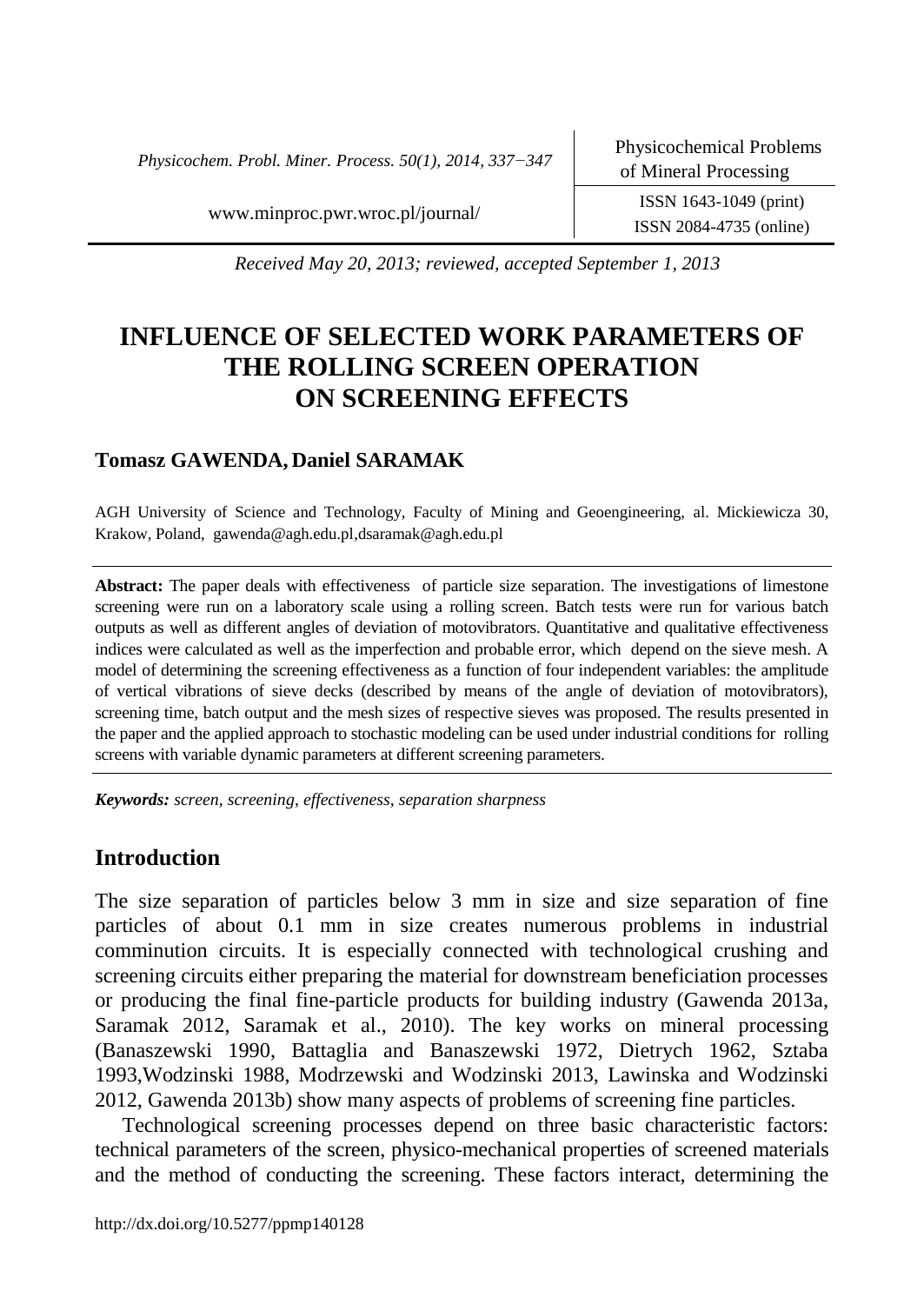quality and efficiency of screening. Therefore, designing and modernizing screening is important to recognize and consider all the factors of screening.

# **Investigations of the screening process on the rolling screen**

The investigations of screening of fine 0–2 mm particles of limestone were performed with a rolling screen located in the Department of Technology and Apparatuses of Chemical and Food Industry of University of Technology and Life Sciences in Bydgoszcz (Pocwiardowski et al., 2012, Pocwiardowski and Wodzinski 2011, Pocwiardowski 2011). They aimed at analyzing a hypothesis stating that the application of vertical vibrations (vertical amplitude) at an optimum selection of remaining parameters of screening would increase significantly the effectiveness of the screening process. The investigations were carried out with a rotational screen, designed for sieving of fine particles. This machine performs a complex spatial rotational motion and the main resistance of the screening is caused by the layer of particles, not by the sieve. As known, the problem of such machines is blocking of the sieve meshes, resulting from the movement of the material on the sieve surface and adhesive susceptibility of fine particles which results in lower effectiveness of screening and separation sharpness. Therefore, to increase screening effectiveness, additional vertical vibrations (vertical amplitude) were introduced by means of the drive of two rotating motovibrators operating with mutual self-synchronization. In this way the screen obtained torsional vibrations and additional vertical ones. It was possible to install five screen decks with different sieve meshes in the screen and to change the angle of motovibrators i.e. the alternation of amplitude values of vertical vibrations, as presented in in Table 1. In this way the screen has become an important experimental base, enabling to evaluate both the effects and dynamic parameters of the screening process and the parameters of declassified fractions of fine-particle material.

Table 1 lists the selected (optimum) parameters of screen operation used during laboratory tests (Pocwiardowski et al., 2012, Pocwiardowski and Wodzinski 2011, Pocwiardowski 2011). The frequency of vibrations was constant an equal to  $1500 s^{-1}$ . For registration the amplitude volume a PULSE system of Bruel and Kjaer was

| Sieve mesh |      | Angle of motovibrators $[°]$ |      |      |
|------------|------|------------------------------|------|------|
| [mm]       | 20   | 30                           | 45   | 50   |
| 0.1        | 0.22 | 0.34                         | 0.49 | 0.54 |
| 0.2        | 0.31 | 0.41                         | 0.53 | 0.59 |
| 0.4        | 0.29 | 0.40                         | 0.54 | 0.60 |
| 0.8        | 0.31 | 0.46                         | 0.58 | 0.62 |
| 1.6        | 0.30 | 0.43                         | 0.58 | 0.62 |

Table 1. Values of amplitudes for respective angles of deviation of motovibrators and for the data of screen decks in mm. Data were taken from Pocwiardowski et al., 2012, Pocwiardowski and Wodzinski 2011, Pocwiardowski 2011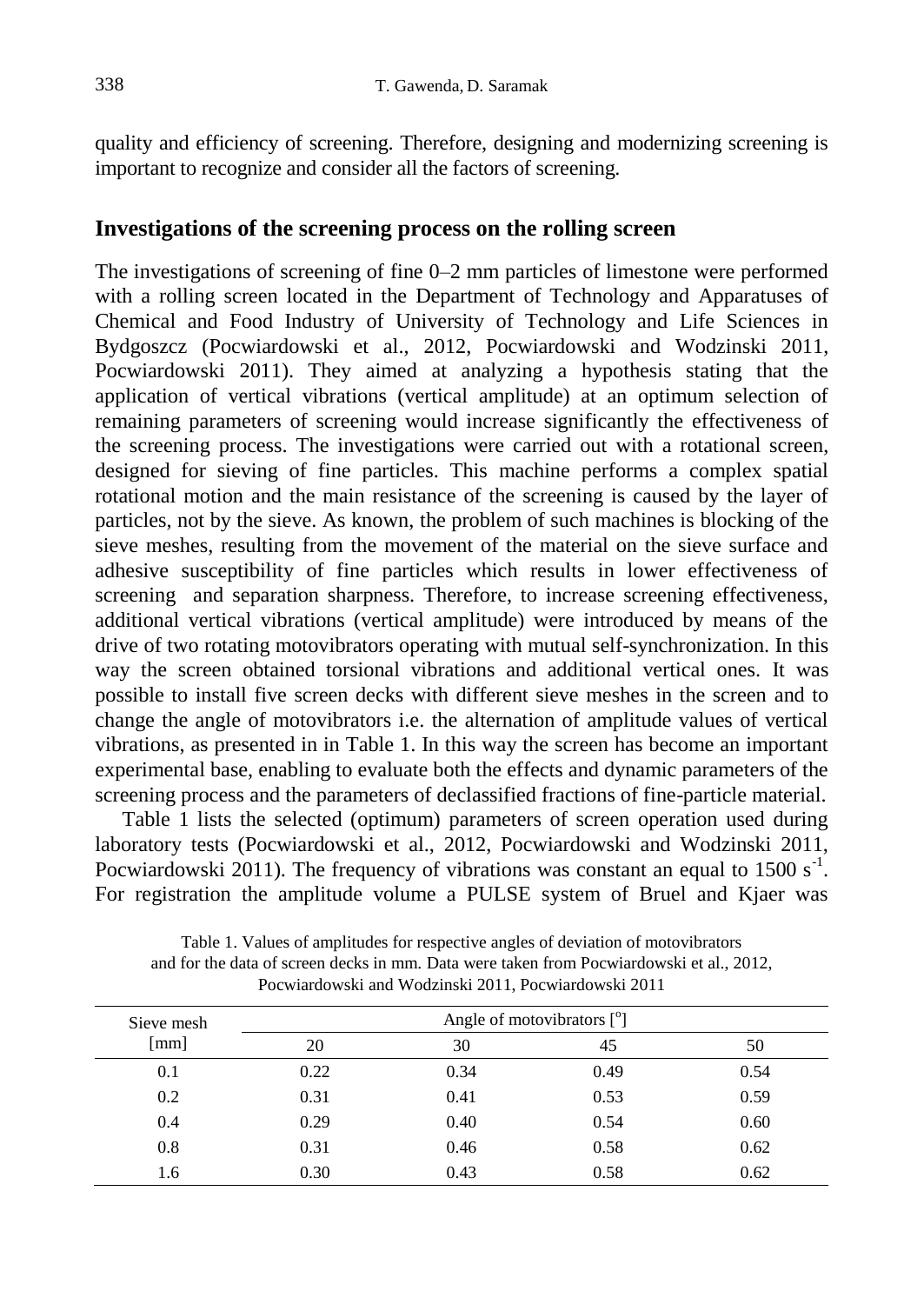applied. The sensor in this set measures the amplitude of vibration in three dimensions of XYZ axes. The sieve meshes were 0.1, 0.2, 0.4, 0.8 and 1.6 mm. Material moisture was 0.14%. In order to investigate the accurate screen work and its efficiency the authors provided analyses according to the sampling of the performed screening process of different screen capacities, i.e. 12, 19 and 26 kg/h.

The results obtained in the screening experiments were used to evaluate indices of the screening process such as screening effectiveness, imperfection and probable dissipation. Applying these indices the authors analyzed the correlations of screen work and screening effects as well as determined the model of screen work.

### **Analysis of effects of rolling screen performance**

#### **Evaluation of screening effectiveness**

Qualitative and quantitative effectiveness values were taken into account to estimate technological criteria of effectiveness of the screening process. When evaluating effectiveness, as a rule the recovery of the finest size fraction, denoted either as  $S_i$  or  $\epsilon_d$  in the undersize product is taken into consideration, determining quantitative effectiveness (Sztaba 1993):

$$
S_i = \gamma_d \frac{a_{dd}}{a_{nd}} = \varepsilon_d \quad [%]
$$
 (1)

where:  $\gamma_d$  -yield of the lower (undersize) product [%],  $a_{nd}$  -content of fine particles in the feed [%],  $a_{dd}$  –content of fine particles in the lower product [%], which should be equal to 100%.

| Capacity                                      |      |      | $\mathcal{Q}_I$ |      |      |      | $\mathcal{Q}_2$ |      |      |      | $\mathcal{Q}_3$ |      |
|-----------------------------------------------|------|------|-----------------|------|------|------|-----------------|------|------|------|-----------------|------|
| Sieving time [h]                              | 0.5  | 1.0  | 1.5             | 2    | 0.5  | 1.0  | 1.5             | 2    | 0.5  | 1.0  | 1.5             | 2    |
| motovibrators<br>angle, $\lceil \circ \rceil$ |      |      |                 |      |      |      |                 |      |      |      |                 |      |
| $20^{\circ}$                                  | 99.0 | 90.8 | 85.8            | 81.7 | 99.4 | 87.3 | 81.1            | 77.1 | 89.0 | 77.4 | 71.4            | 65.5 |
| $30^\circ$                                    | 99.2 | 96.6 | 92.4            | 91.0 | 98.9 | 93.8 | 88.8            | 84.6 | 97.4 | 93.6 | 89.9            | 87.0 |
| $45^{\circ}$                                  | 99.0 | 98.9 | 98.1            | 97.7 | 98.8 | 98.5 | 98.5            | 98.2 | 98.5 | 98.2 | 97.3            | 95.1 |
| $50^{\circ}$                                  | 98.4 | 98.3 | 98.2            | 97.9 | 97.6 | 97.6 | 97.4            | 94.0 | 99.0 | 98.7 | 96.1            | 91.3 |

Table 2. Average quantitative effectiveness  $S_i$  for different angles of deviation of motovibrators and average batch screening outputs  $Q_1=12$ ,  $Q_2=19$  and  $Q_3=26$  [kg/h]

The effectiveness values were calculated for each sieve in the set, for each angle of deviation of motovibrators and for every output  $Q$ , according to the assumptions of experiments (Table 1). Table 2 presents average effectiveness for the whole set of the sieves.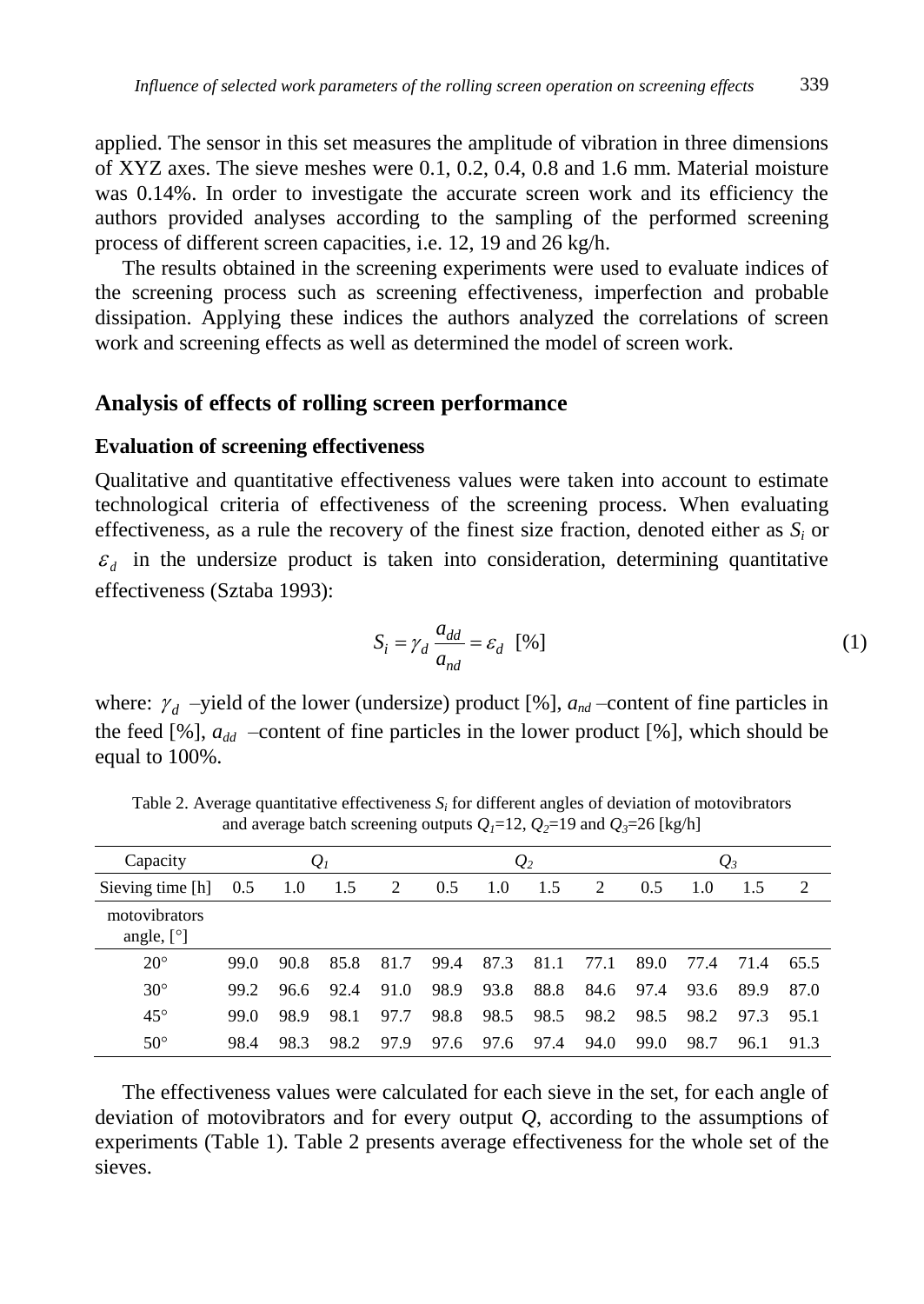While analyzing the data it can be observed that the most favourable screening results, regardless of the time of execution of the experiment, were obtained for the  $45^{\circ}$ angle of deviation of motovibrators (amplitude of vertical vibrations equal to 0.49-0.58 mm) at average output of  $Q_1 = 12$  and  $Q_2 = 19$  kg/h. The obtained effectiveness was over 98%. For the output of  $Q_3 = 26$  kg/h the most favourable results were also obtained in relation to the remaining values of angles of deviation of motovibrators but slightly worse than those at the output of  $Q$ <sup>*1*</sup> and  $Q$ <sup>2</sup>. It proves that  $Q$ <sup>3</sup> value was too high for the machine due to which a part of the material could not be sieved properly because of the too thick layer of material on the sieves, i.e. too high screen overload.



Fig. 1. Relationship between screening time and the results of quantitative effectiveness

The decrease of sieving effectiveness with time of the experiment was also observed, especially for angles equal to 20° and 30°. It was caused by blocking of sieves, especially those of finer meshes, and the fine particles, instead of passing through the sieves, were transported together with the upper product, forming the socalled subparticle. It is confirmed by the results of analysis of dependence between the time of screening and quantitative effectiveness, presented in Fig. 1. It can be easily observed that for the angles of 45° and 50° the best average effectiveness values were obtained, regardless of experiment duration, because the increase of the amplitude of vertical vibrations prevented the sieves from blocking by the so-called difficult and fine particles as well as from gluing by means of adhesive forces.

Screening effectiveness is significantly connected and directly proportionally with the dimension of sieves in the screen which was shown more precisely when analyzing correlative relations further on. Qualitative effectiveness was calculated according to formula: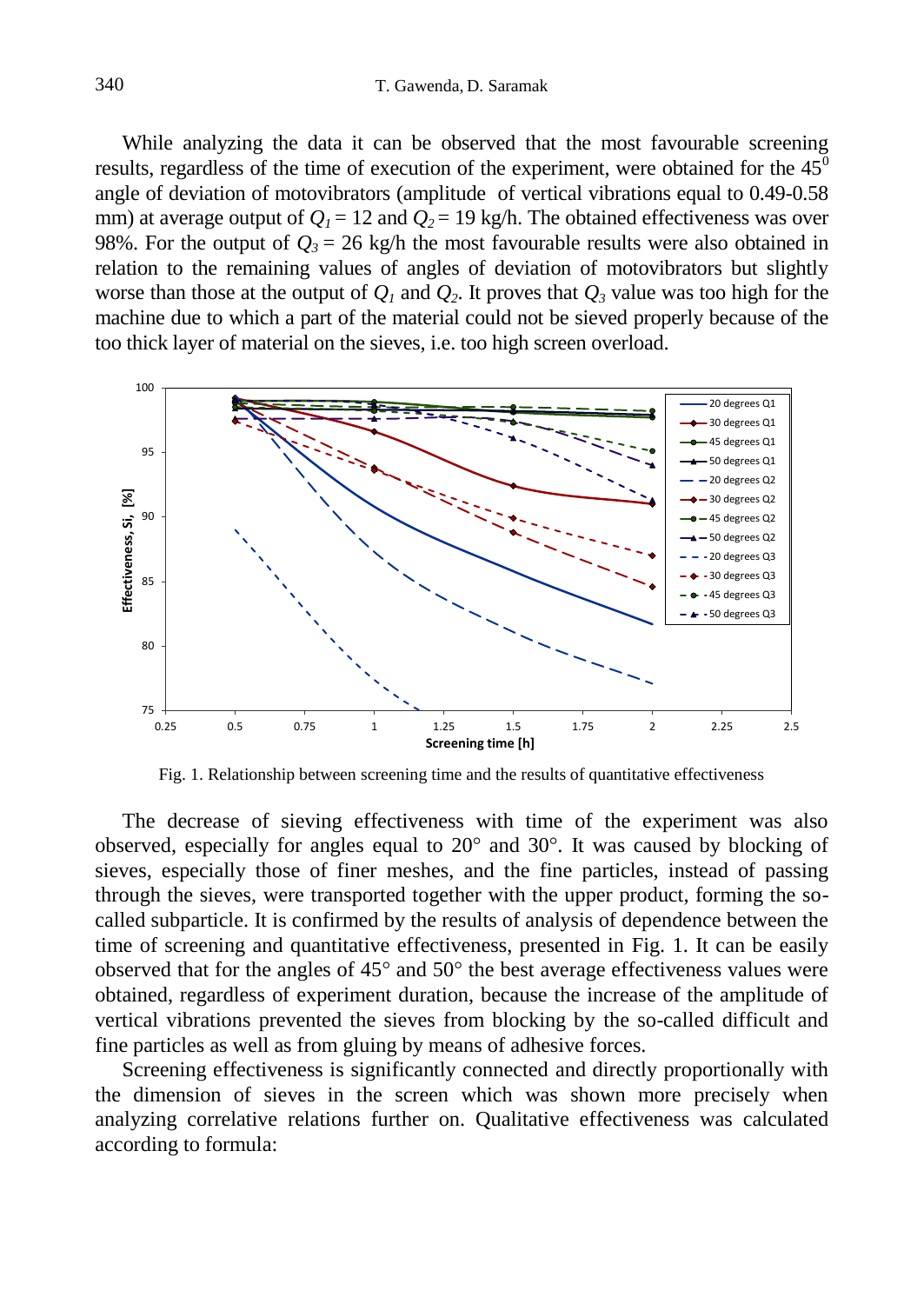$$
Sj_2 = 100 - a_{gd} \, [%]
$$
 (2)

where:  $a_{gd}$  – content of fine particles in the oversize product [%]. *S*j<sub>2</sub> was calculated for each angle of deviation of motovibrators and for each sieving output *Q*.

Table 3 presents the results in the form of average effectiveness values for the whole range of sieves for different angles of deviation of motovibrators and average batching efficiencies.

Table 3. List of values of average qualitative effectiveness for different angles of deviation of motovibrators and average batch screening outputs  $Q_1 = 2$ ,  $Q_2 = 19$  and  $Q_3 = 26$  kg/h

| Capacity                      |      |      | $\mathcal{Q}_I$ |      |      |      | $\mathcal{Q}_2$ |      |      |      | $\mathcal{Q}_3$ |      |
|-------------------------------|------|------|-----------------|------|------|------|-----------------|------|------|------|-----------------|------|
| Sieving<br>time $[h]$         | 0.5  | 1.0  | 1.5             | 2    | 0.5  | 1.0  | 1.5             | 2    | 0.5  | 1.0  | 1.5             | 2    |
| motovibrators<br>angle, $[°]$ |      |      |                 |      |      |      |                 |      |      |      |                 |      |
| $20^{\circ}$                  | 99.0 | 97.2 | 95.6            | 93.3 | 99.4 | 92.9 | 88.9            | 85.3 | 94.1 | 88.5 | 82.9            | 76.9 |
| $30^\circ$                    | 99.0 | 98.5 | 97.3            | 97.0 | 99.0 | 97.7 | 95.7            | 93.8 | 98.1 | 97.1 | 95.9            | 94.7 |
| $45^{\circ}$                  | 96.8 | 97.3 | 97.3            | 96.9 | 97.6 | 98.3 | 98.6            | 98.5 | 97.3 | 97.9 | 97.8            | 95.7 |
| $50^{\circ}$                  | 95.0 | 96.1 | 96.9            | 96.9 | 96.0 | 97.2 | 97.2            | 94.0 | 98.3 | 98.1 | 95.8            | 93.3 |

According to the collected results it can be easily observed that, similarly as in the case of quantitative effectiveness, regardless of the duration of the experiment, the most favourable screening results were obtained for  $45^\circ$  angle of deviation of motovibrators (amplitude of vertical vibrations 0.49-0.58 mm). The results for the remaining angles are characterized by much larger scatter, which indicates an inappropriate selection of process dynamic parameters, which affects sieve blocking, improper distribution of material on the sieve, lack of mixing of the material layer and prevention of contact of fine particles with the sieve surface.

#### **Evaluation of imperfection and separation sharpness**

The work of a screen can be characterized by such indices as productivity and efficiency, connected with effectiveness and separation sharpness. The authors applied the method of determining the cut size  $d_{50}$ , imperfection index *I* and separation sharpness in the form of probably error  $E_p$  for analytical investigations of the screening results according to the performed sampling and analyses. Separation sharpness, i.e. probable error  $E_p$ , was calculated from the formula (Kelly and Spottiswood 1989, Drzymala 2007):

$$
E_p = \frac{d_{75} - d_{25}}{2} \text{ [mm]}
$$
 (3)

where:  $d_{75}$  – 75 percentage particle size,  $d_{25}$  – 25 percentage particle size.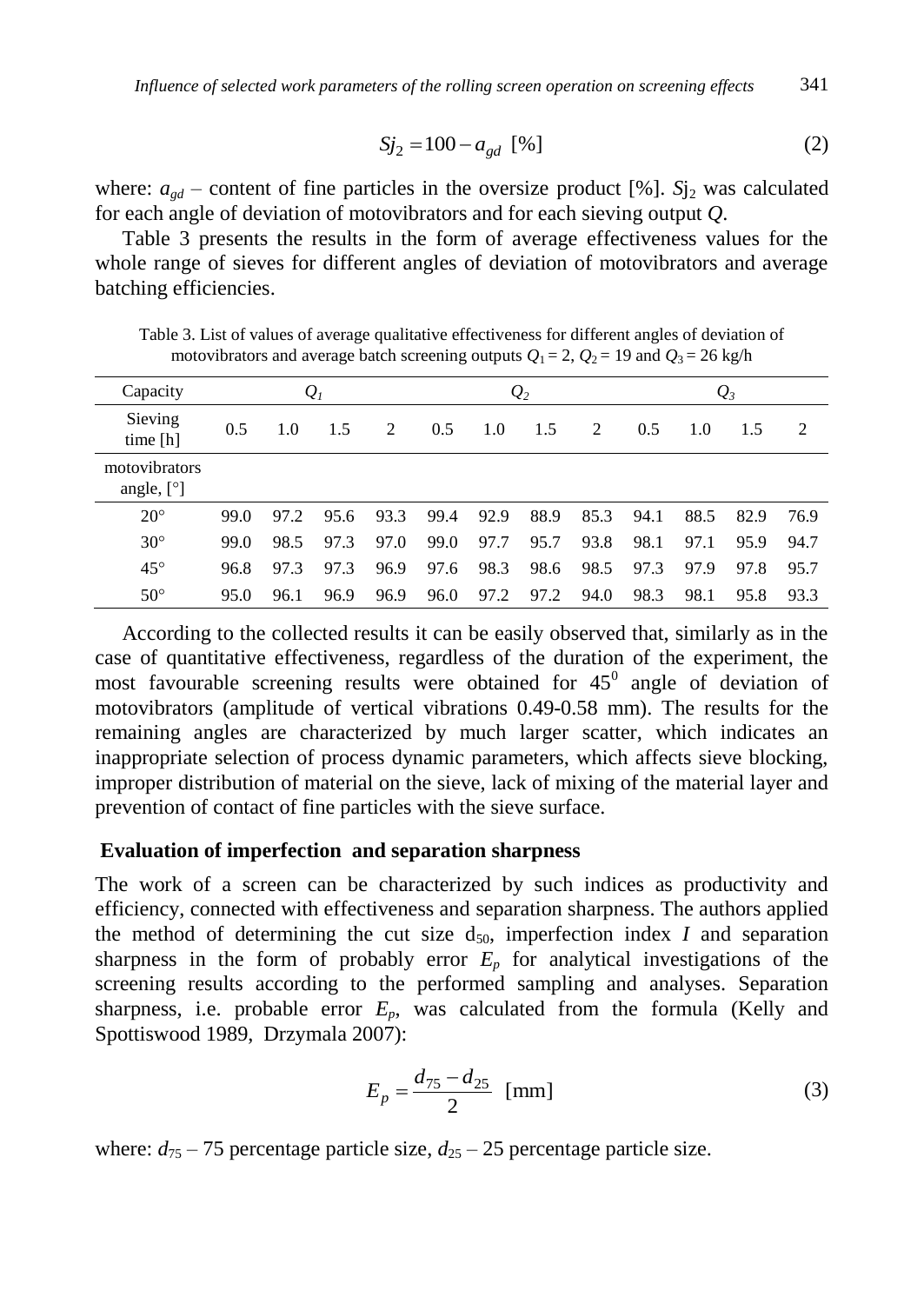Imperfection index *I* was calculated from the formula (3):

$$
I = \frac{E_p}{d_{50}}\tag{4}
$$

| Sieving time [h] |                  | 0.5             | 1.0    | 1.5    | $\overline{2}$ |  |  |  |
|------------------|------------------|-----------------|--------|--------|----------------|--|--|--|
| $Q_1$            |                  |                 |        |        |                |  |  |  |
| Sieve mesh [mm]  |                  |                 |        |        |                |  |  |  |
|                  | $\boldsymbol{I}$ | 0.1681          | 0.1682 | 0.1685 | 0.1685         |  |  |  |
| 0.4              | $Ep$ [mm]        | 0.1518          | 0.1519 | 0.1521 | 0.1519         |  |  |  |
|                  | $\boldsymbol{I}$ | 0.1700          | 0.1703 | 0.1698 | 0.1691         |  |  |  |
| $0.8\,$          | $Ep$ [mm]        | 0.0767          | 0.0768 | 0.0766 | 0.0763         |  |  |  |
|                  | $\boldsymbol{I}$ | 0.0264          | 0.0222 | 0.0219 | 0.0217         |  |  |  |
| 1.6              | $Ep$ [mm]        | 0.0329          | 0.0278 | 0.0274 | 0.0272         |  |  |  |
| $Q_2$            |                  |                 |        |        |                |  |  |  |
| 0.4              | $\overline{I}$   | 0.1692          | 0.1691 | 0.1689 | 0.1688         |  |  |  |
|                  | $Ep$ [mm]        | 0.1527          | 0.1526 | 0.1524 | 0.1523         |  |  |  |
| $0.8\,$          | $\boldsymbol{I}$ | 0.1714          | 0.1732 | 0.1729 | 0.1716         |  |  |  |
|                  | $Ep$ [mm]        | 0.0772          | 0.0780 | 0.0779 | 0.0773         |  |  |  |
|                  | $\boldsymbol{I}$ | 0.0214          | 0.0206 | 0.0203 | 0.0202         |  |  |  |
| 1.6              | $Ep$ [mm]        | 0.0268          | 0.0257 | 0.0254 | 0.0253         |  |  |  |
|                  |                  | $\mathcal{Q}_3$ |        |        |                |  |  |  |
| 0.4              | $\boldsymbol{I}$ | 0.1690          | 0.1689 | 0.1688 | 0.1686         |  |  |  |
|                  | $Ep$ [mm]        | 0.1525          | 0.1525 | 0.1523 | 0.1521         |  |  |  |
| 0.8              | $\boldsymbol{I}$ | 0.1718          | 0.1718 | 0.1705 | 0.1699         |  |  |  |
|                  | $Ep$ [mm]        | 0.0771          | 0.0772 | 0.0766 | 0.0763         |  |  |  |
|                  | $\overline{I}$   | 0.0217          | 0.0206 | 0.0204 | 0.0203         |  |  |  |
| 1.6              | $Ep$ [mm]        | 0.0272          | 0.0258 | 0.0255 | 0.0253         |  |  |  |

Table 4. The values of imperfection and probable error for 45° angles of deviation of motovibrators and average batch screening outputs  $Q_1 = 12$ ,  $Q_2 = 19$  and  $Q_3 = 26$  kg/h

The smaller values for these indices (close to 0) are obtained, the more accurate is the process. In this way the values of imperfection and probable errors were determined for different angles of deviation of motovibrators. The values of indices *I* and  $E_p$ , calculated for sieves of 0.4, 0.8 and 1.6 mm for  $45^\circ$  angles of deviation of motovibrators are shown in Table 4.

Analyzing the results it can be observed that both the screening time and process productivity do not influence significantly the values of imperfection and probable error whereas both indices decrease with the increase of sieve dimensions.

For the sake of comparison, Fig. 2 presents the values of indices of imperfection and probable error for the angles of  $20$ , 40 and  $50^{\circ}$  of deviation of motovibrators. It can be observed, for the angle of  $20^{\circ}$  the values of *I* and  $E_p$  are higher than for 45 or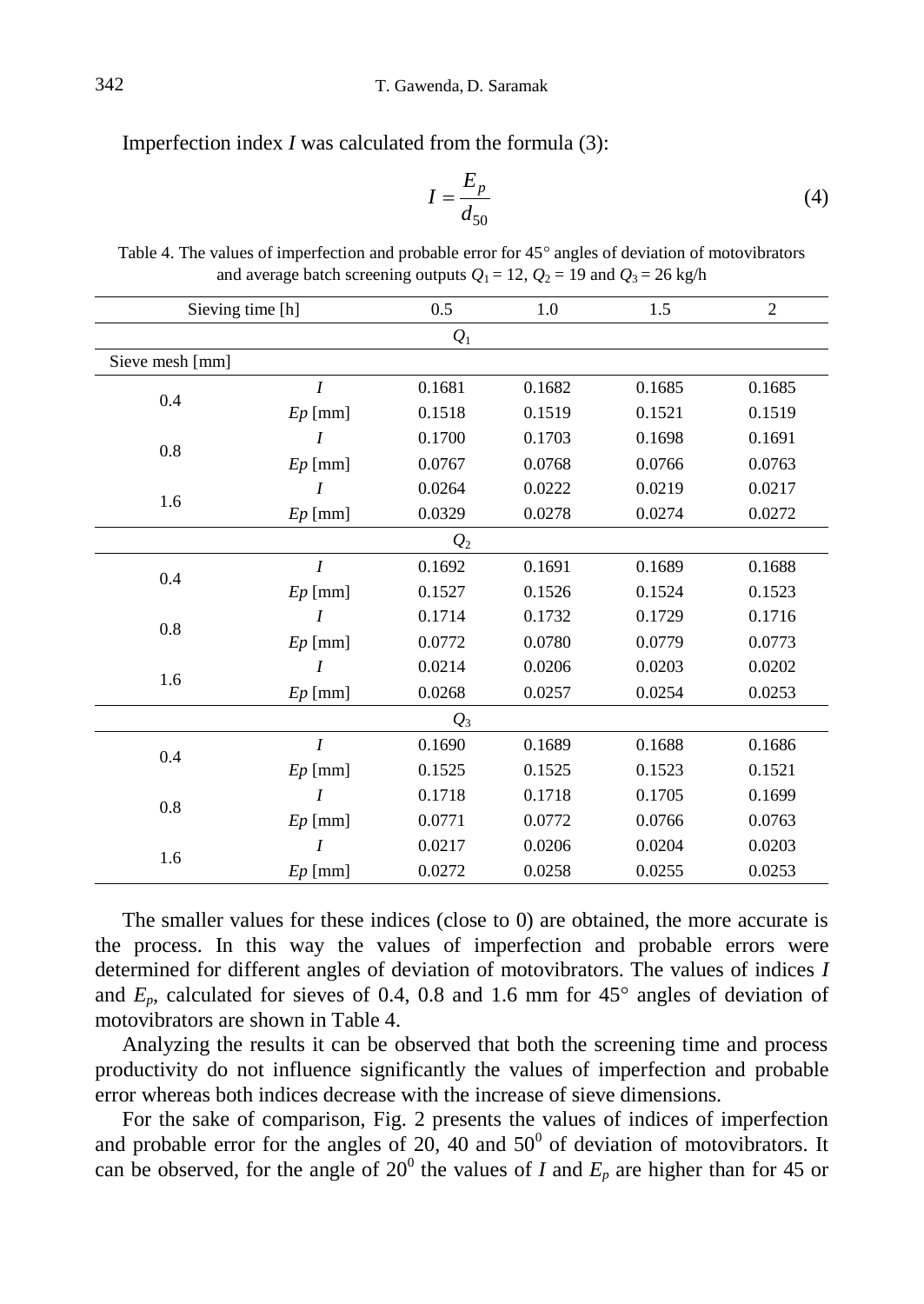$50<sup>0</sup>$ . This confirms that less accurate separation of material occurs at lower amplitudes. For 45 and  $50^{\circ}$  the values *I* and  $E_p$  are close to each other. It means that both amplitudes have been chosen properly for the process.



Fig. 2. Dependences of imperfection (*I*) and probable error  $(E_p)$  for the angles of 20, 45 and 50<sup>°</sup> for the sieves of 0.4, 0.8 and 1.6 mm (curves  $I_{50}$  and  $I_{45}$ , similarly as  $E_{p50}$  and  $E_{p45}$ , overlap)

To make the screening process run optimally in industrial conditions, the set of dynamic parameters of the rolling screen should be selected properly. Here the most important role is played by the amplitude since with its increase the screening accuracy is greater.

# **Analysis of correlations of parameters of the screen work and screening effects**

Table 5 presents correlations between the effectiveness  $(S_i)$  and analyzed independent variables, like the amplitude of vertical vibrations of sieve decks (described by means of the angle of deviation of motovibrators), screening time, efficiency/productivity understood as a batch screening output and the mesh sizes of respective sieves. The frequency of rotations was constant and was 1500 rotations/minute.

Table 5. Correlation coefficient values between screening effectiveness (*S<sup>i</sup>* ) and selected process parameters

| Independent variable | Correlation coefficient, R |
|----------------------|----------------------------|
| Screening output     | $-0.148$                   |
| Amplitude            | 0.484                      |
| Screening time       | $-0.260$                   |
| Sieve mesh           | 0.410                      |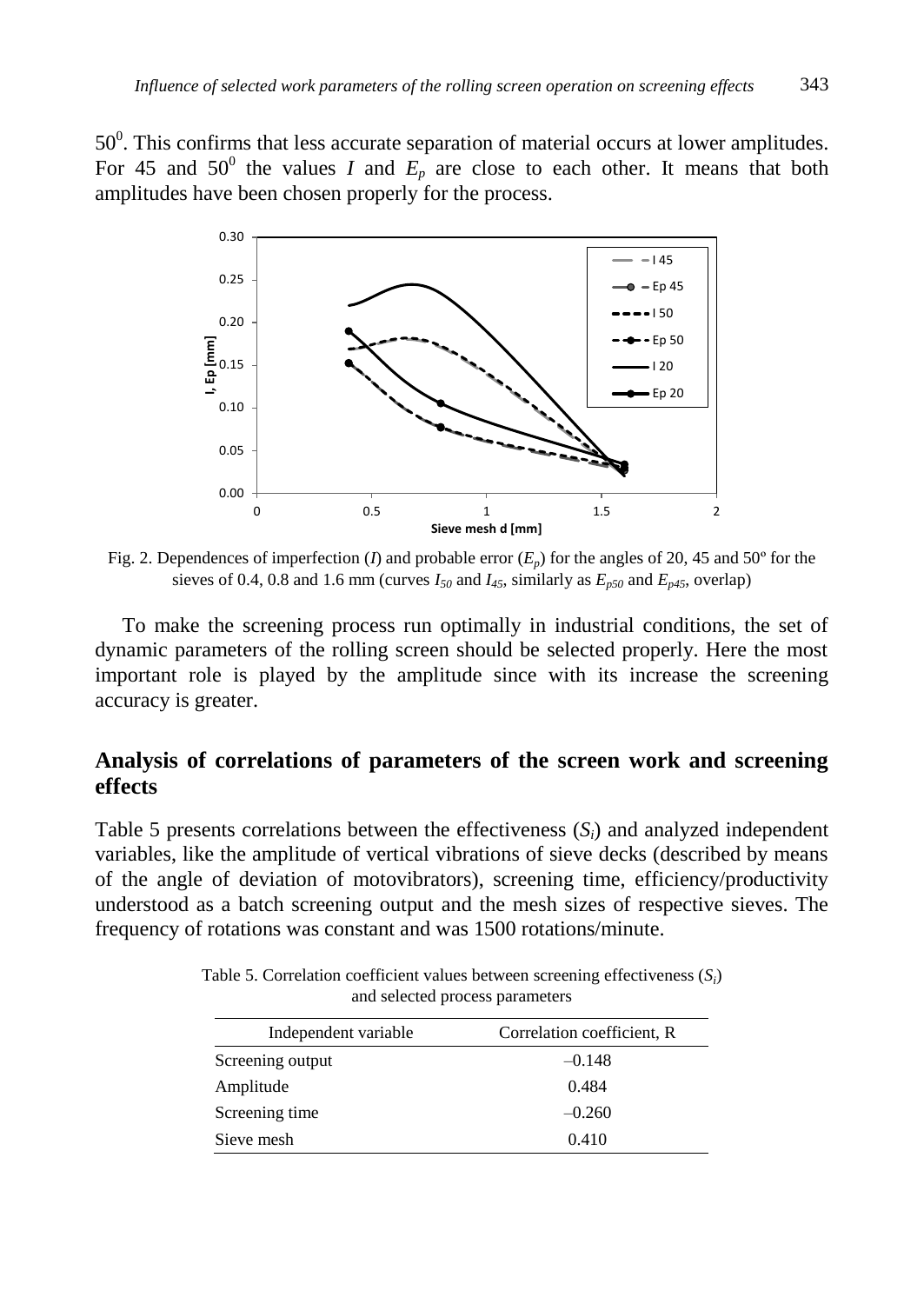All the correlation coefficients are significant at the 95% confidence level. Screening effectiveness  $S_i$ , according to Table 5, is the most strongly connected with the value of amplitude of vertical vibrations (which increases with the growth of the angle of deviation of motovibrators). The size of the sieve mesh reveals a slightly lower correlation with  $S_i$  value. Both variables are positively correlated with screening effectiveness  $S_i$  which means that it grows with the increase of amplitude of vertical vibrations and mesh size.

The screening time and output are negatively correlated with the  $S_i$  which means that quantitative effectiveness decreases with the growth of screening time or the output. Screening efficiency is the lowest variable correlated with the effectiveness. The negative correlation between quantitative effectiveness and screening time can be explained by the fact that sieves were blocked, especially for low values of amplitudes of vertical vibrations. This is important because when the working parameters of the screen are properly selected, the sieve should not be blocked and it is logical that the longer is the process of screening, the more accurately the material is sieved. That means that effectiveness  $S_i$  should grow but, on the other hand, the longer the process, the more material passes on the sieve deck and more probably the sieves could be blocked. Disregarding the type of materials used for the production of sieves, they should clean easily as a result of vertical vibrations whereas at too high amplitudes the sieves (wire bridges) can throw fine particles, preventing them from passing the meshes.

### **Model of work of the rolling screen**

The determination of the model of work of the screen was carried out with the application of multiple regression. The general functional model of screen work effectiveness, i.e. screening effectiveness, can be represented by means of the following equation:

Quantitative effectiveness  $S_i = f$ (amplitude, time, output, sieve mesh) (5a)

According to the performed calculations the following model of screening effectiveness was obtained for the analyzed screen:

Quantitative effectiveness  $S_i = 76.56 + 56.12A - 0.44B - 7.88C + 19.86D$  (5b)

where:  $A$  – amplitude of vertical vibrations (angle of deviation of motovibrators,  $B$  – the output,  $C$  – screening time,  $D$  – sieve mesh.

All model indices are significant, therefore all independent variables affect significantly the change of screening effectiveness  $S_i$ . The amplitude of vertical vibrations reveals the highest influence upon effectiveness of screening, i.e. effectiveness increases by 5.6% on the average with the growth of amplitude by 0.1 mm. The mesh size is another variable; effectiveness increases by 1.9 % with the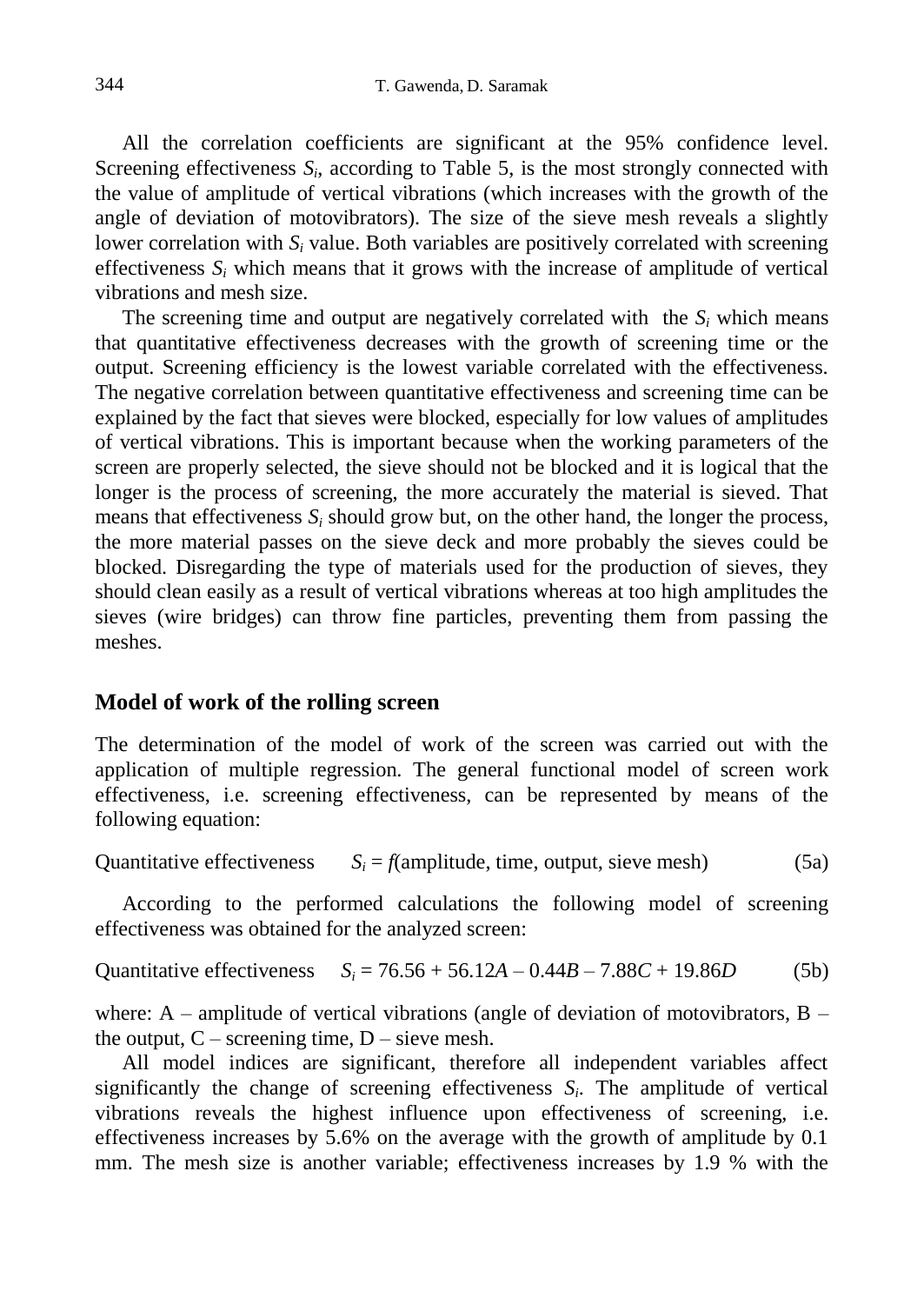growth of mesh size by 0.1 mm. The process efficiency, in turn, has reasonably low influence upon effectiveness. The model accuracy reaches an average level and is equal to  $R^2 = 0.418$  which means that about 42% of effectiveness is explained by this model. The remaining 58% of the unexplained effectiveness is caused by other factors, not included in the discussed considerations, which may have some influence (e.g. frequency of vibrations and moisture, already accepted as constants and errors connected with averaging of samples).

When the work effectiveness of the screen is evaluated, attention should be drawn to the problem of decrease of screening effectiveness with increasing duration of screening. When the time of screening is prolonged, its efficiency is limited and it should increase its effectiveness. The decrease of screening effectiveness with the growth of its duration, as observed during the tests, cannot be accepted. This phenomenon can be explained by filling the sieve meshes with the passage of time. This problem is strictly connected with the value of toss index. The index affects not only the conditions of segregation of the material layer but also promotes the sieve opening to be free of particles (Banaszewski 1990, Battaglia and Banaszewski 1972, Dietrych 1962, Sztaba 1993).

The toss index can be calculated from the formula:

$$
u = \frac{A\omega^2}{g} \frac{\sin \gamma}{\cos \beta} \tag{6}
$$

where: *A* – amplitude of vibrations in mm,  $\omega$  – frequency of vibrations in rad./s,  $\beta$  – angle of deviation of sieve deck,  $\gamma$  – angle of deviation of forced force,  $g$  – acceleration of gravity  $m/s^2$ .

The condition of motion of the screen with the particle toss is:  $u > 1,2$ . It can be observed in Table 6 that this condition is fulfilled at the rotations  $n = 1500 s<sup>-1</sup>$  only for the amplitude of about 0.5–0.6 mm. The above calculation is in agreement with the experimental results for which at the amplitude <0.5 mm the decrease of screening effectiveness occurred with lengthening of time. The condition of proper work of the tested screen consists in, apart from obtaining a spatial motion of the screen, maintaining the toss index at  $1.2 < u < 1.5$ . This condition is especially significant for the sieves with the smallest meshes.

Table 6. The calculated toss indices for different values of vibration amplitudes

| $n \lfloor s^{-1} \rfloor$ |              |              |              |
|----------------------------|--------------|--------------|--------------|
|                            | $A = 0.4$ mm | $A = 0.5$ mm | $A = 0.6$ mm |
| 1500                       | 0.00         | .26          | 151          |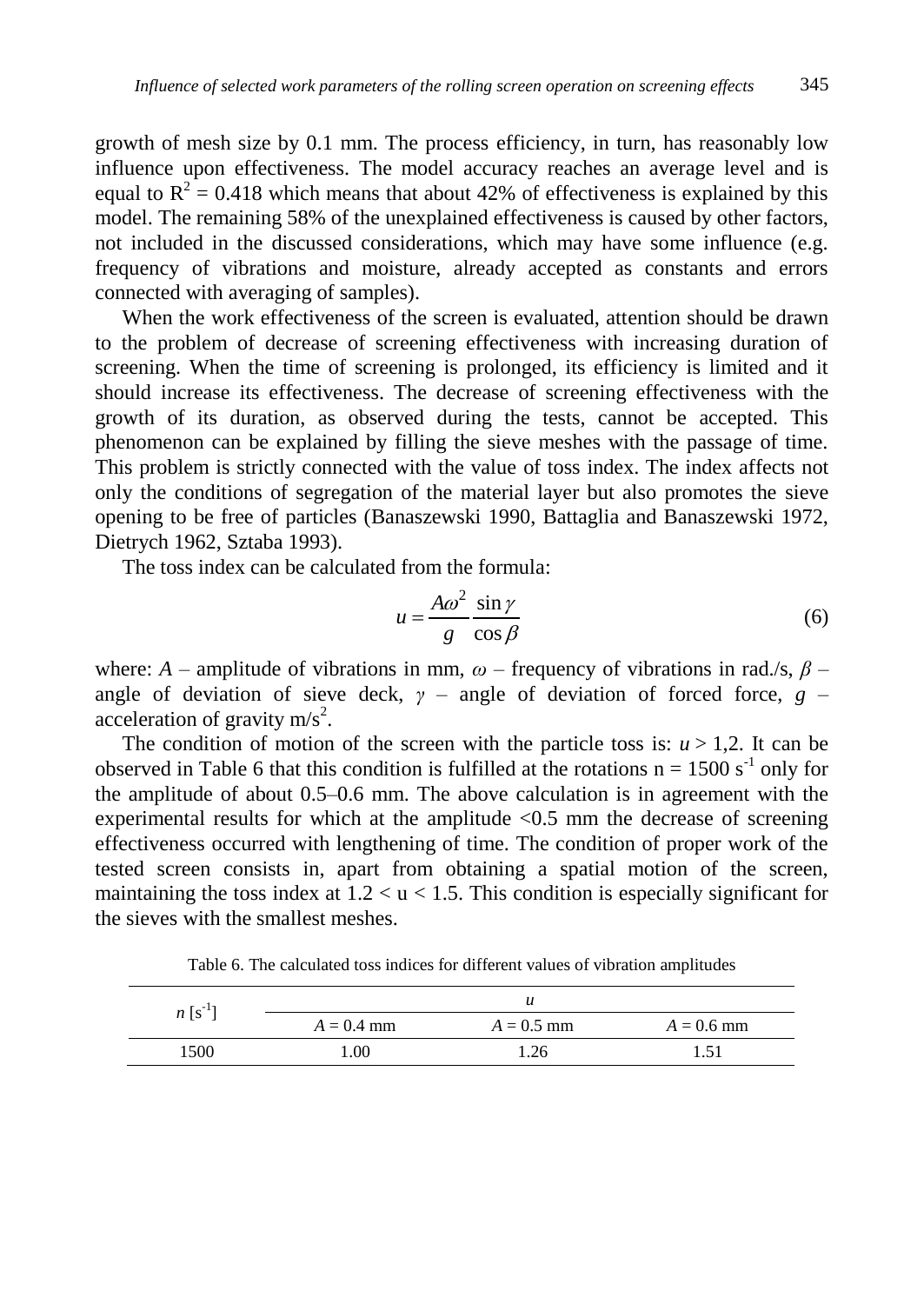### **Summary**

According to the analyses of quantitative and qualitative effectiveness the most favourable screening results, regardless the time of the experiment execution, were obtained for torsional and vertical vibrations for the angles of  $45^{\circ}$  of motovibrators (the amplitude of vertical vibrations was 0.49-0.58 mm). A too low amplitude will cause blocking of sieve openings, lack of mixing of the material layer and preventing the fine particles from contacting the sieve surface and thus the decrease of effectiveness of the screening process.

The best indices of the particle size classification by screening (high effectiveness of about 98% and good separation sharpness in the form of probable error under 0.17 mm were achieved in the laboratory conditions in the rolling screen at vibration frequency 1500  $s<sup>-1</sup>$ , amplitude 0.49-0.58 mm and toss index 1.2-1.5 of value g, at the screen load from 8 kg/m<sup>2</sup>h for the 0.1 mm sieve up to 16 kg/m<sup>2</sup>h for the 0.8 mm sieve.

The obtained results involving a laboratory screen and the applied approach to stochastic modeling can be used in industrial screening using rolling screens with variable dynamic parameters for different screening conditions.

#### **Acknowledgement**

The article was prepared as part of the research project no NN524 466139 of Ministry of Science and Higher Education.

#### **References**

BANASZEWSKI T., *Przesiewacze*. Wyd. Śląsk, 1990.

- BATTAGLIA A., BANASZEWSKI T., *Maszyny do przeróbki węgla, rud i surowców mineralnych. Część I. Maszyny do przesiewania i rozdrabniania*. PWN. Warszawa – Kraków 1972.
- DIETRYCH J., *Teoria i budowa przesiewaczy*. WGH Katowice 1962.
- DRZYMALA J., *Mineral Processing. Foundations of theory and practice of minerallurgy.* Oficyna Wydawnicza PWr, Wrocław 2007,
- GAWENDA T., *Analiza porównawcza mobilnych i stacjonarnych układów technologicznych przesiewania i kruszenia.* Annual Set of Environment Protection, Vol. 15, 2013b.
- GAWENDA T., *Wpływ rozdrabniania surowców skalnych w różnych kruszarkach i stadiach kruszenia na jakość kruszyw mineralnych.* Gospodarka Surowcami Mineralnymi, Vol. 29 (1), 2013a.
- KELLY E., SPOTTISWOOD D., *Introduction To Mineral Processing.* John Wiley and Sons Ltd, New York, 1989.
- LAWIŃSKA K., WODZIŃSKI P., *Determination of the effective sieve blocking coefficient.* Physicochemical Problems of Mineral Processing, Vol. 48 (1), 2012.
- MODRZEWSKI R., WODZIŃSKI P., *Analysis of screening proces of crushed basalt performer by a double-frequency screen.* Physicochemical Problems of Mineral Processing, vol. 49 (1), 2013.
- POĆWIARDOWSKI W., WODZIŃSKI P., KANIEWSKA J., *Investigation of the Rolling Screen*. AGH Journal of Mining and Geoingineering, Vol. 36 (4), 2012.
- POĆWIARDOWSKI W., WODZIŃSKI P., *Przesiewanie surowców mineralnych na przesiewaczu zataczającym*. Prace Naukowe Instytutu Górnictwa Politechniki Wrocławskiej, 2011, nr 132.